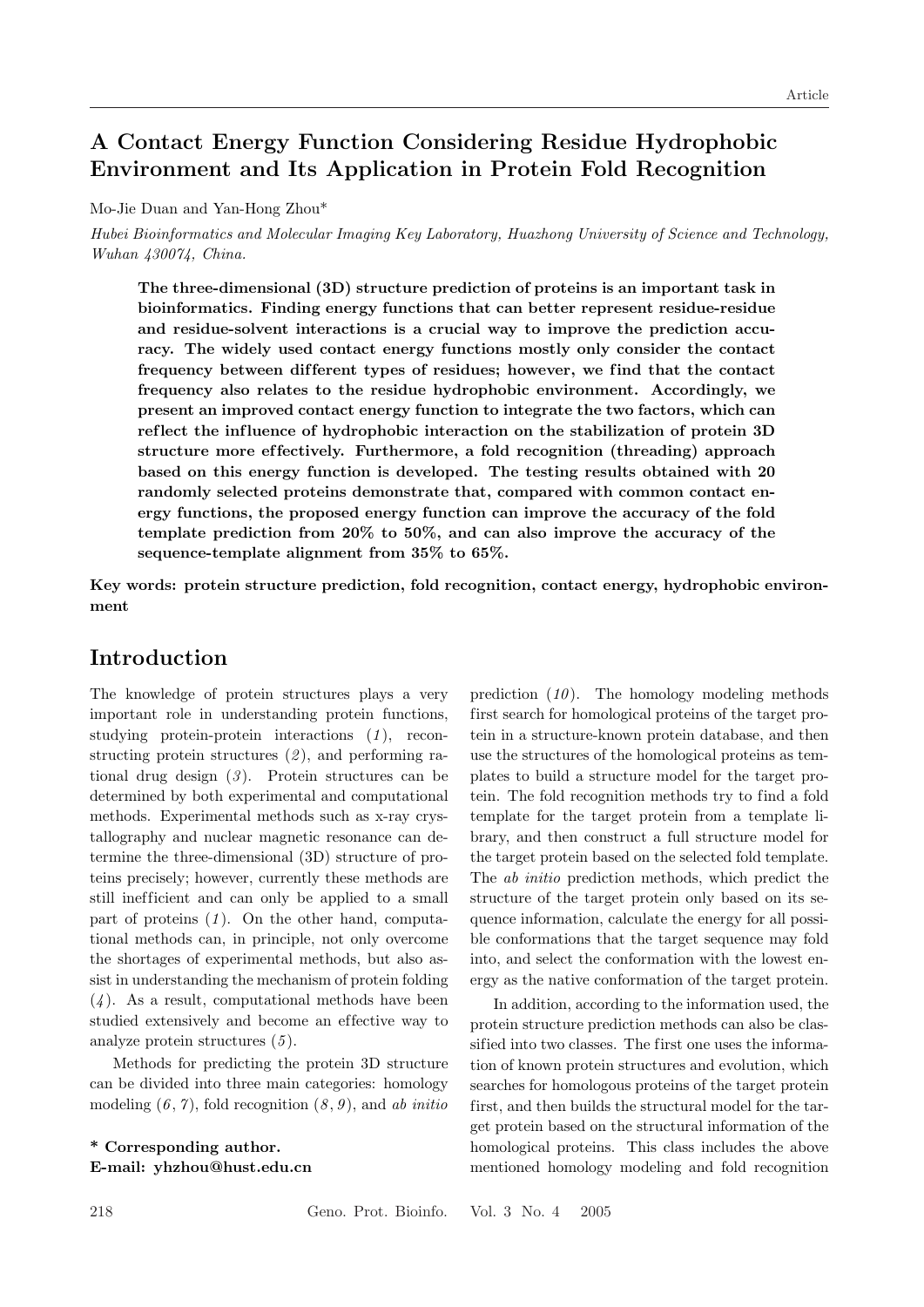methods based on PSI-BLAST  $(7)$  or hidden Markov model  $(11, 12)$ . The second class makes use of the information about residue-residue and residue-solvent interactions, which creates energy functions by statistical or theoretical analysis first, and then uses the functions to search for the optimal structure from a structure template library or all possible conformations of the target protein. The threading  $(13)$  and *ab initio* prediction methods  $(10)$  belong to this class. Obviously, for the second class, it is crucial that the energy functions should be able to describe residueresidue or residue-solvent interactions efficiently  $(14)$ .

In threading methods, the widely used energy functions are obtained from statistical analysis  $(15)$ , and most of them are based on the contact energy between residues  $(16, 17)$ . These energy functions define pairwise residue contact energy scores according to the residue-residue contact frequency occurred in known protein structures. The basic idea of these energy functions was first proposed by Tanaka and Scheraga  $(18)$ , and various improvements have been made by subsequent researchers, such as combing the hydrophobic property of residues  $(19, 20)$ , considering the orientation anisotropy of side chains  $(21)$ , applying atom-level functions (22 ), and using more complicated models (multi-body models) (23 ). In addition, the performance of applying these energy functions to protein fold recognition has also been evaluated by previous researches  $(24-26)$ . The results indicate that the energy functions merely based on the residue contact frequency are inexact, and one of the reasons might be that the influence of the hydrophobic interaction on contact energy has not been considered. In the process that protein sequences fold into advanced structures, the hydrophobic interaction is believed to be the dominant driving force  $(27)$ , which makes hydrophobic residues come into the core and makes hydrophilic residues tend to exist on the surface. This phenomenon indicates that the contact preference between residues relates to solvent molecules to some extent, and therefore the influence of the solution environment (hydrophobic environment) should be considered while analyzing the pairwise residue contact energy. However, some of the existing pairwise energy functions take no account of the influence of the hydrophobic interaction on the structure stability at all  $(16)$ , others only consider the solution influence in terms of the hydrophobic property of residues  $(19)$ . For threading-based protein fold recognition, these functions are not able to reflect the influence of the hydrophobic environment

on the residue contact energy ef fectively.

In this study, the preference of residues to the hydrophobic environment is analyzed by a statistical method, and an improved contact energy function that considers both the residue contact frequency and the residue hydrophobic environment is proposed, which can reflect the influence of hydrophobic interaction on protein structure stability more effectively. Furthermore, a fold recognition (threading) approach based on this energy function is developed, and the testing results demonstrate that, compared with common contact energy functions, the proposed one can improve the accuracy of protein fold recognition more ef fectively.

### Results

### The contact energy considering residue hydrophobic environment

First, a dataset consisting of the structural information of 525 proteins was collected from the Protein Data Bank (PDB) database (28 ) for analyzing the residue contact energy and developing the energy function (see Materials and Methods). According to this dataset, the coordinates of  $C_\beta$  atoms of all residues  $(C_{\alpha}$  atoms for glycine) were obtained and used to evaluate the distance between residues. This distance was further used to determine whether two residues were contacted with each other. Then, the solvent accessible surface areas (SASAs) of residues  $(29)$  were obtained by the POPS program  $(30)$  to determine the hydrophobic environment for each of the residues. Based on SASA, the hydrophobic environment was classified into three types, hydrophobic, hydrophilic, and neutral (uncertain). Finally, the information of residue distance and hydrophobic environment was integrated to determine the residue contact energy (see Materials and Methods).

The contact energy was defined for each of the 400 possible residue pairs between 20 types of amino acids. Furthermore, for each residue pair, there were nine possible combinations in terms of residue hydrophobic environment. Totally, 3,600 items of residue contact energy were determined. The contact energy related to asparagines and cysteines is shown in Figure 1.

The statistical result indicates that the residue contact energy is distinct for dif ferent residue pairs or dif ferent combinations of residue hydrophobic environment. The analysis of this result reveals that: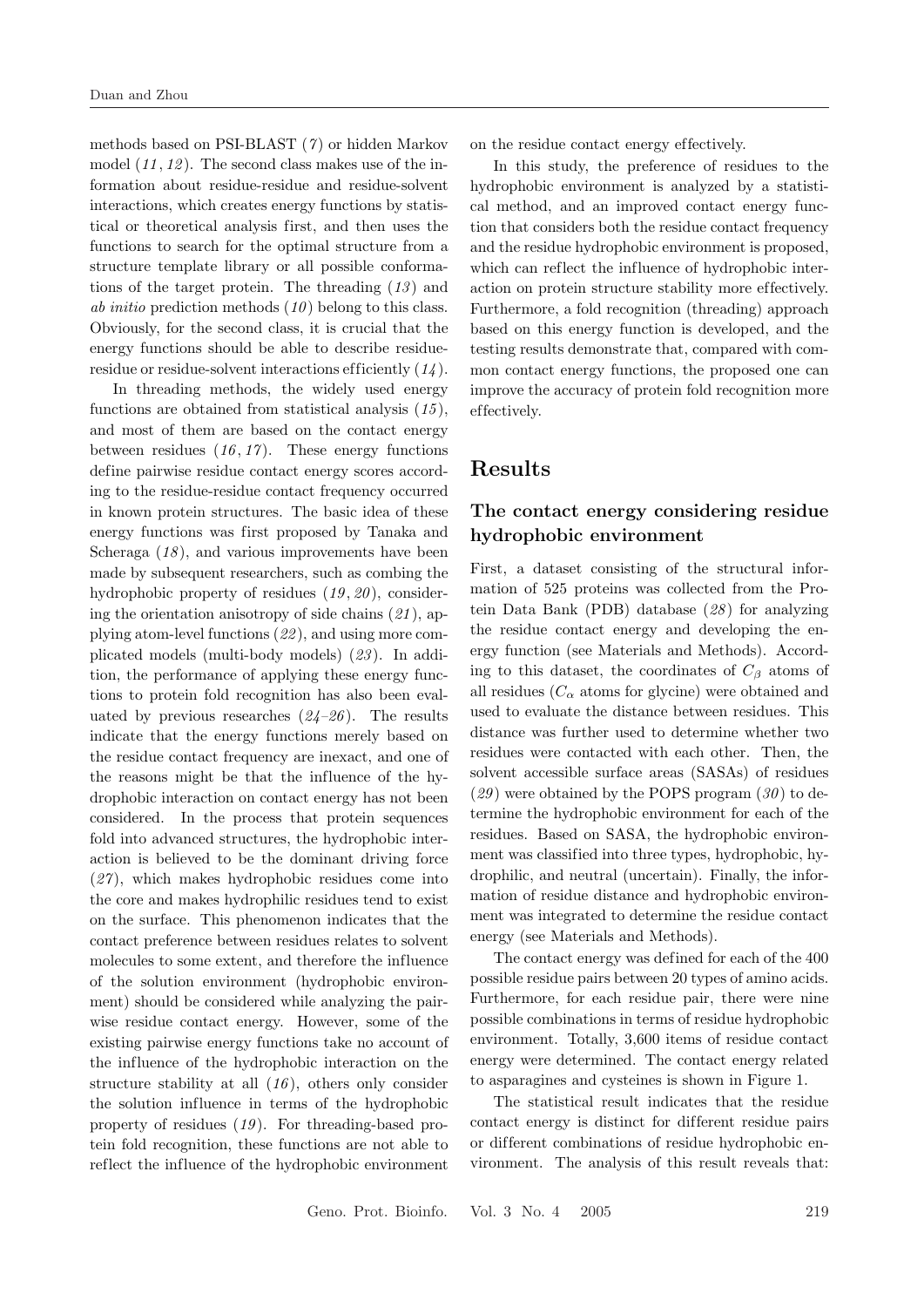

Fig. 1 Examples of the relationship between the residue contact energy and the residue hydrophobic environment. The x-axis represents twenty types of amino acids, and the y-axis represents the residue contact energy; different curves represent dif ferent hydrophobic environment. The letters H, N, and P denote hydrophobic, neutral (uncertain), and polar (hydrophilic), respectively. A. Residue contact energy related to asparagine (ASP). It can be seen that the contact energy of residue pairs containing asparagine tends to be high when the residue pairs are in the HH state (that is, both residues are in the hydrophobic position; the only exception is the pair with cysteine), but tends to be low in the HP or PH state. B. Residue contact energy related to cysteine (CYS). For some residue pairs consisting of cysteine and another residue such as cysteine, leucine, tryosin, or tyrosine, the contact energy is high when the residue pairs are in the PP state, which is distinct from that related to asparagine.

(1) For most residue pairs, their contact energy scores tend to be large when both residues are in the hydrophobic position, but small when one is in the hydrophobic position and the other in the hydrophilic position.  $(2)$  The contact energy scores for different residue pairs are quite different from each other. (3) The contact energy scores of some residue pairs are special. For example, the distributions of contact frequency between cysteine and other residues tend to be random, but the contact probability is high when two cysteine residues appear in the hydrophilic environment simultaneously (Figure 1B).

## The prediction accuracy of applying the contact energy to threading

In this study, the proposed contact energy was applied to protein fold recognition using the threading method, and a dataset consisting of 20 randomly selected proteins was used to test the prediction accuracy. The PDB identifiers of these proteins are shown in Table 1. For the purpose of comparison, the prediction accuracy of commonly used contact energy was also tested. Three measures, including self-template prediction accuracy, sequence-template alignment accuracy, and native alignment score, were used to evaluate the prediction performance.

#### Self-template prediction accuracy

To evaluate the accuracy of self-template prediction,  $z$ -scores  $(31)$  of the alignments between the target protein sequence and each template in a template library were calculated and used to rank the templates, then the position of the target template in the ranked templates can reflect the accuracy of self-template prediction. The testing results indicate that, compared with the common energy function, the improved energy function can perform better for 14 out of the 20 test proteins (70%). The percentage of testing proteins whose z-scores are ranked within the top 10%, 25%, and 50% of all library templates are given in Table 2.

#### Sequence-structure alignment accuracy

The accuracy of the alignment between target sequences and their own structures, which judges whether the optimal alignments are consistent with actual situations, was also used to evaluate the fold recognition effect. As there were certain alignment errors, shifts from the exact alignment within four residues were counted as correct alignments (16 ). In this test, 7 out of 20 proteins (35%) were aligned correctly using the common energy function, while the percentage was 65% for the improved energy function.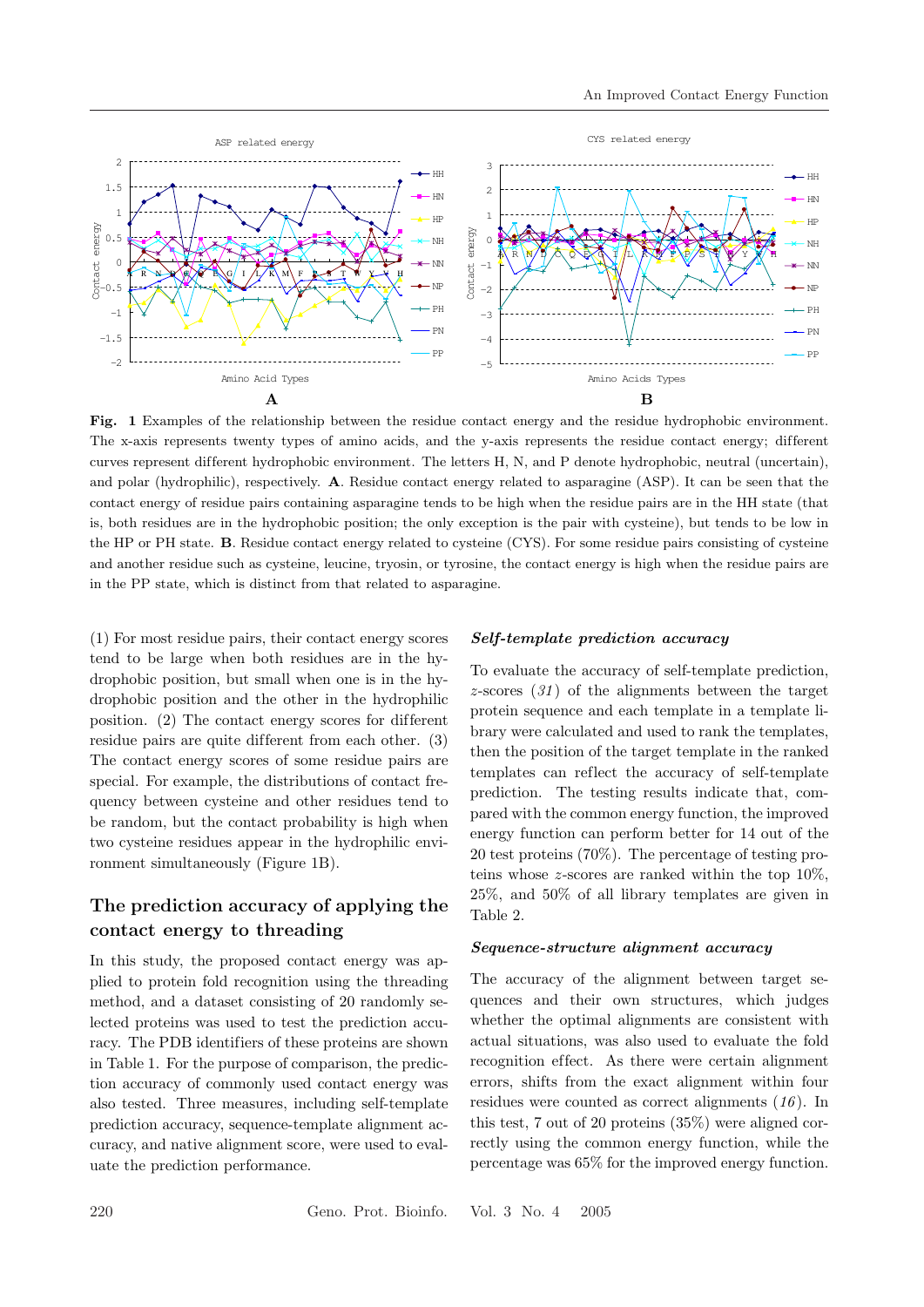| PDB ID           | Secondary structure    |                       | No. of         | Group         |
|------------------|------------------------|-----------------------|----------------|---------------|
|                  | No. of $\alpha$ -helix | No. of $\beta$ -sheet | S-S bonds      |               |
| 1ahu             | 3                      | $\boldsymbol{0}$      | $\overline{0}$ | <b>Better</b> |
| 1cuk             | 3                      | $\theta$              | $\theta$       | Better        |
| 1hry             | 3                      | $\Omega$              | $\Omega$       | Better        |
| 1ahl             | $\Omega$               | 3                     | 3              | <b>Better</b> |
| 1aw6             | $\overline{2}$         | $\overline{0}$        | $\Omega$       | Better        |
| 1fre             | $\mathbf{1}$           | $\overline{2}$        | $\overline{0}$ | Better        |
| 1r2a             | $\overline{2}$         | $\overline{0}$        | $\overline{0}$ | Better        |
| 1lea             | 3                      | $\Omega$              | $\theta$       | Better        |
| 1 <sub>cbn</sub> | $\overline{2}$         | $\overline{2}$        | $\overline{2}$ | Better        |
| 1 <sub>co4</sub> | $\overline{2}$         | $\overline{2}$        | $\theta$       | Better        |
| 1auu             | $\Omega$               | 3                     | $\theta$       | Better        |
| 1sei             | 1                      | 3                     | $\Omega$       | <b>Better</b> |
| 1 <sub>nkl</sub> | 5                      | $\overline{0}$        | 3              | <b>Better</b> |
| 1neq             | $\overline{5}$         | $\Omega$              | $\theta$       | Better        |
| 1tpm             | $\Omega$               | 3                     | 1              | Equal         |
| 1ehs             | $\overline{2}$         | $\overline{0}$        | $\overline{2}$ | Worse         |
| 1fd4             | 1                      | 3                     | 3              | Worse         |
| $1$ m $kn$       | $\Omega$               | 3                     | 3              | Worse         |
| 1hyk             | $\theta$               | $\overline{2}$        | $\overline{2}$ | Worse         |
| 1chc             | 1                      | 3                     | $\theta$       | Worse         |

Table 1 Features of the Twenty Testing Proteins

Table 2 Percentages of the Testing Proteins with Different z-score Ranks

| Energy function          | Top $10\%$ | Top $25\%$ | Top $50\%$ |
|--------------------------|------------|------------|------------|
| Common energy function   | $20\%$     | 55\%       | 85\%       |
| Improved energy function | 50%        | 80\%       | 95%        |

#### Native alignment score

The effect of energy functions can also be evaluated by the difference of energy scores between the sequencetemplate native alignments and random alignments. The energy scores of the sequence-template native alignments were obtained by aligning the residues of target sequences to their own positions in the templates, and the energy scores of random alignments were calculated by randomly aligning the residues of target sequences to the templates. For each target sequence, 1,000 random alignments were made, and the average score of these alignments was used for this target sequence. In this test, when the improved energy function was used, the native alignment scores of 75% of proteins were higher than their average scores of random alignments, and this figure was only 50% for the common energy function.

# Discussion

The above testing results demonstrate that the contact energy function combining with the hydrophobic environment is superior to the common energy function, indicating that the hydrophobic environment not only relates to the residue contact energy, but also influences the accuracy of fold recognition.

In order to analyze whether the prediction accuracy was correlated with protein structure features, we divided the 20 testing proteins into three groups, namely "Better", "Equal", and "Worse", according to the template prediction accuracy. The "Better" group means that the template prediction accuracy using the improved energy function was better than using the common energy function, the "Worse" group refers to the contrary situations, and the "Equal" group represents that the prediction accuracy was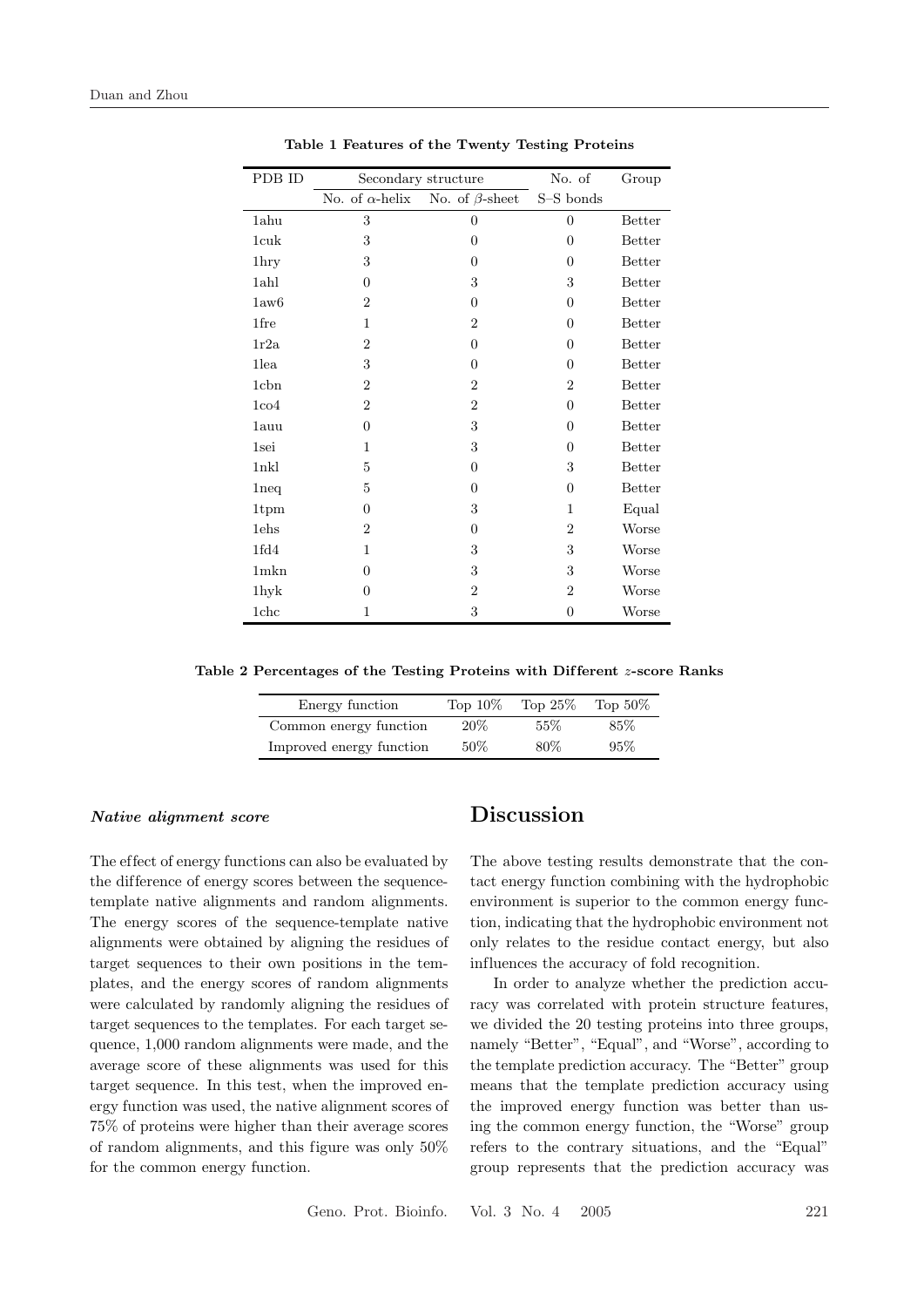equal. Then, the secondary structures and the number of disulfide bonds in these proteins were analyzed. The results are given in Table 1.

As can be seen from Table 1, most of the proteins in the "Better" group belong to the  $\alpha$  class or  $\alpha/\beta$ class, while most of the proteins in the "Worse" group belong to the  $\beta$  class. In addition, the prediction accuracy also relates to the number of disulfide bonds in proteins. The reasons of the above phenomenon might be: when  $\alpha$ -helix forms its compact conformation, it will be driven by outside forces like the repulsion and attraction of solvent molecules, consequently, the influence of hydrophobic interaction is more significant for proteins consisting of  $\alpha$ -helix; on the contrary, as  $\beta$ -sheet is not so tight as  $\alpha$ -helix, it may be stabilized by residue interaction, therefore it is unnecessary to consider the hydrophobic interaction.

However, the optimal alignment between target sequences and their own templates may not be exact, which might be caused by the following reasons: (1) The contact energy is derived from statistical analysis, which only reflects the statistically possible interactions between residues. (2) The optimal alignment is obtained by global alignment, which cannot guarantee that all local alignments are optimal. (3) For a specific residue, the residues around it may have similar characters with it.

# Materials and Methods

#### Dataset

A total of 525 proteins were selected from the PDB database for analyzing the contact energy function, which meet the following criteria: (1) None of the identity between each other is less than 30%. (2) The structure is determined by x-ray crystallography. (3) The resolution is better than 2.0 Å.  $(4)$  The sequence consists of 30–750 amino acids.

### Residue hydrophobic environment

The residue hydrophobic environment can be determined by the SASA of residue  $(29)$ , which is defined as the center area traced out by solvent molecules as they roll over the exposure surface of residues in the solvent (32). A small value of SASA means that the residue tends to be in the hydrophobic environment, otherwise, it tends to be in the hydrophilic environment. There are many programs for calculating SASA

 $(30, 33)$ , most of them are based on the atom coordinates submitted by users. In this research, a freely available program POPS  $(30)$  was used. Based on the SASA value, we classified the environment of the residues into three types: hydrophobic, hydrophilic, and neutral (uncertain).

### Contact energy function

### Common energy function

The common contact energy function is based on the contact preference of residues. The contact energy between residues  $a_i$  and  $a_j$  is defined as

$$
e_c(a_i, a_j) = \log \frac{p(a_i, a_j; r_c)}{p^0(a_i, a_j; r_c)}
$$
(1)

where  $p(a_i, a_j; r_c)$  is the probability that the distance between  $a_i$  and  $a_j$  is less than the designated cutoff value  $r_c$ , and  $p^{0}(a_i, a_j; r_c)$  is the expected probability correspondingly.

During fold recognition, the residues of the target protein are first placed onto templates by some alignment methods, then the score of the alignment can be determined by

$$
E_{Align} = -\sum_{i < j} e_c(a_i, a_j) \sigma(r_{ij} - r_c) \tag{2}
$$

where  $(i, j)$  is a site pair of the template;  $a_i$  and  $a_j$  are residue types on sites i and j;  $\sigma(x)$  is equal to 0 when  $x > 0$  and is equal to 1 when  $x \leq 0$ ; and  $r_{ij}$  is the distance between sites  $i$  and  $j$ . The energy functions based on the above idea are still broadly used in fold recognition methods.

### Improved energy function

In this study, an improved energy function is proposed, which concerns not only the residue type, but also the residue hydrophobic environment. This energy function is given by

$$
e_c^i(a_i, a_j; env_i, env_j) = \log \frac{p_c(a_i, a_j; env_i, env_j)}{p^0(a_i, a_j; env_i, env_j)} \quad (3)
$$

where  $p_c(a_i, a_j; env_i, env_j)$  is the probability that  $a_i$ and  $a_i$  contact with each other in the hydrophobic environment  $env_i$  and  $env_j$ , respectively, and  $p^{0}(a_i, a_j; env_i, env_j)$  is the expected probability. The distance between residues is measured by the distance between  $C_\beta$  atoms  $(C_\alpha$  atoms for glycine), and the cutoff  $r_c$  is set as 7.5 Å.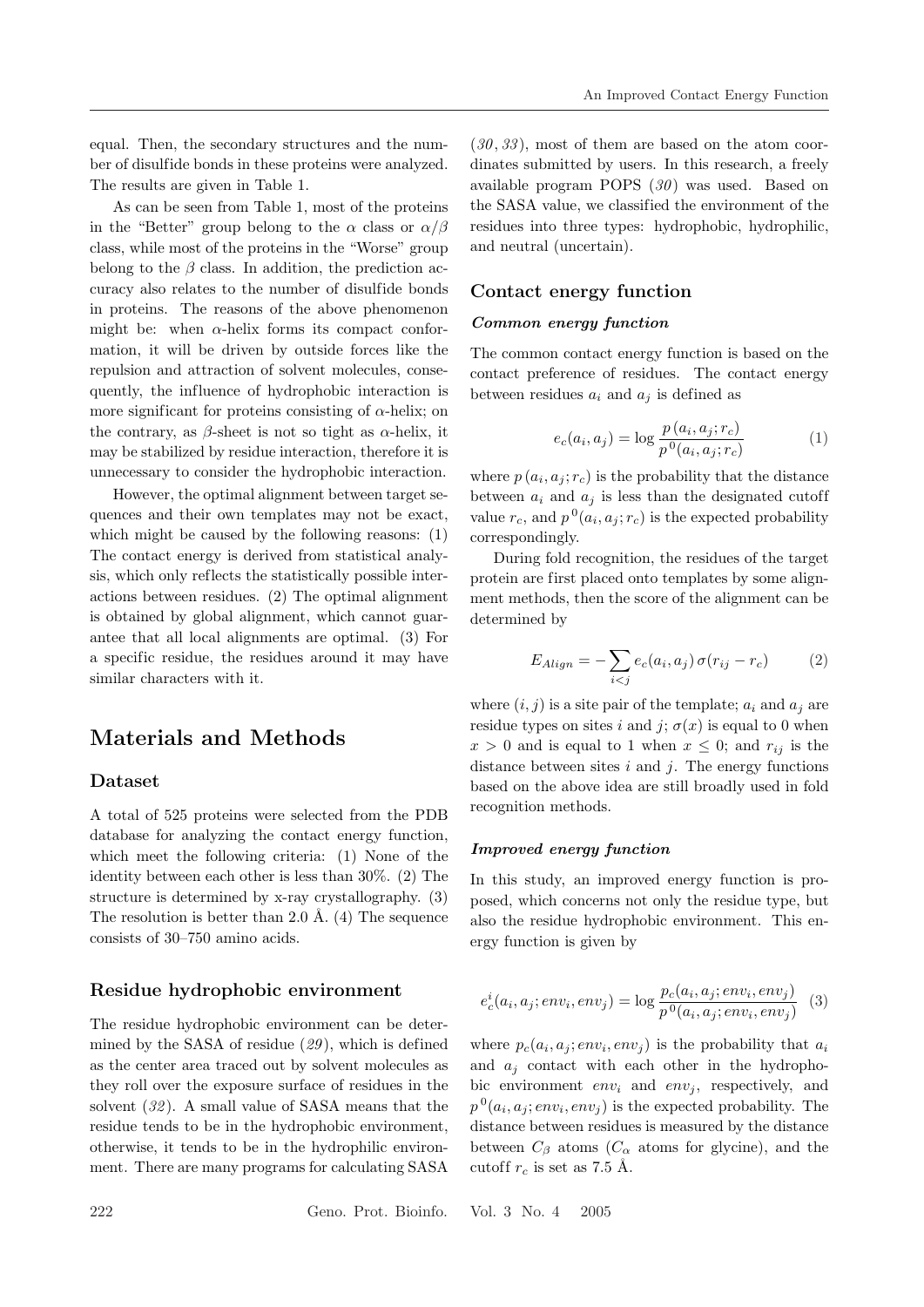Similar to Equation (2), the energy score of the sequence-template alignment is defined as

$$
E_{Align} = -\sum_{i < j} e_c(a_i, a_j; T_{env_i}, T_{env_j}) \sigma(r_{ij} - r_c) \tag{4}
$$

where  $(T_{env_i}, T_{env_j})$  denotes the hydrophobic environment of sites  $i$  and  $j$  in the template.

### Protein fold recognition based on threading

Threading is an efficient method for protein fold recognition, which can be used to evaluate the structural similarity among proteins with low sequence identity. The threading process realized in this study is shown in Figure 2, which consists of the following steps:

1. Build the fold template library. Based on the classification of the CATH database  $(34)$ , 438 fold

families and their representative structures were selected, resulting in a fold template library containing 438 structures.

2. Determine residue contact energy. The residue contact energy scores were utilized to calculate the alignment score between target sequences and structure templates, which was determined by Equations (2) and (4).

3. Align target sequences to structure templates. Because the sequence lengths of the target protein and template proteins are usually dif ferent and gaps are allowed in the sequence-structure alignment, it would be an NP-problem to search the optimal alignment. To solve this problem, the divide-and-conquer algorithm  $(16)$ , an approximate global optimal searching algorithm, was adopted in this study.

4. Determine the optimal template. The fittest template of target sequences was determined by zscore  $(31)$ .



Fig. 2 The flow chart of the threading process in this study.